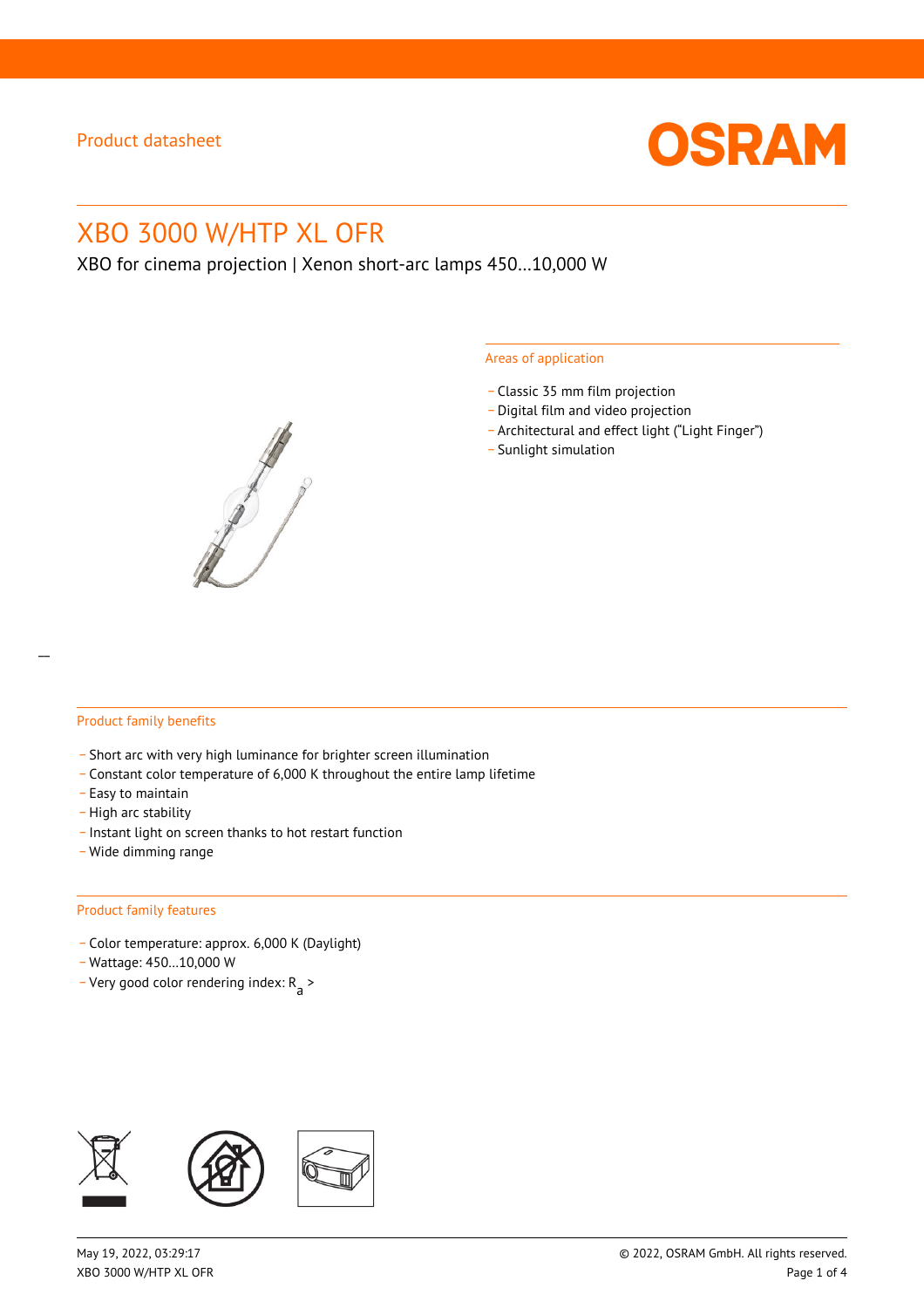# Product datasheet

#### Technical data

### **Electrical data**

| <b>Nominal current</b> | 100.00 A  |
|------------------------|-----------|
| Current control range  | 70110 A   |
| Nominal wattage        | 3000.00 W |
| Nominal voltage        | 28.0 V    |

## **Dimensions & weight**



| <b>Diameter</b>                             | $60.0$ mm         |  |
|---------------------------------------------|-------------------|--|
| Length                                      | 405.0 mm          |  |
| Length with base excl. base pins/connection | 357.00 mm         |  |
| Light center length (LCL)                   | $162.5$ mm $^{1}$ |  |
| Cable/wire length, input side               | -                 |  |
| Electrode gap cold                          | $6.0$ mm          |  |
| <b>Product weight</b>                       | 560.00 $q$        |  |

1) Distance from end of base to tip of electrode (cold)

### **Temperatures & operating conditions**

| Max. permitted ambient temp. pinch point | 230 °C |
|------------------------------------------|--------|
|                                          |        |

#### **Lifespan**

| Lifespan | 2200 h |
|----------|--------|

#### **Additional product data**

| Base anode (standard designation)   | SFa30-14 |
|-------------------------------------|----------|
| Base cathode (standard designation) | SFc27-14 |

# **Capabilities**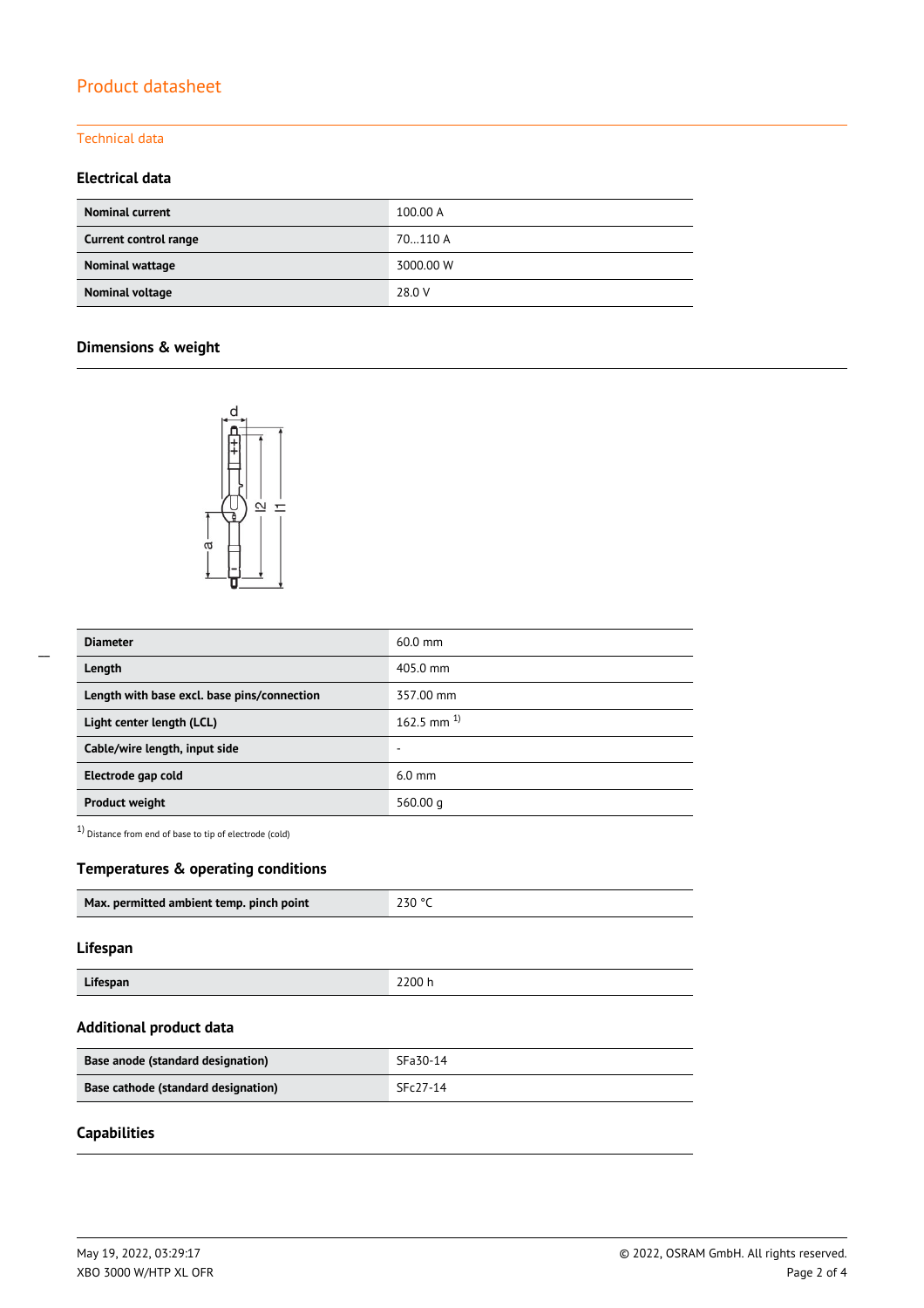# Product datasheet

| Cooling                 | Forced $1$            |
|-------------------------|-----------------------|
| <b>Burning position</b> | s30/p30 <sup>2)</sup> |

 $1$ Vertical and horizontal  $\,$ 

2) For vertical burning position: anode (+) on top

#### **Environmental information**

### **Information according Art. 33 of EU Regulation (EC) 1907/2006 (REACh)**

| Date of Declaration               | 28-01-2022                                                                                            |  |  |
|-----------------------------------|-------------------------------------------------------------------------------------------------------|--|--|
| <b>Primary Article Identifier</b> | 4008321244017   4008321650436                                                                         |  |  |
| Candidate List Substance 1        | Lead                                                                                                  |  |  |
| CAS No. of substance 1            | 7439-92-1                                                                                             |  |  |
| <b>Safe Use Instruction</b>       | The identification of the Candidate List substance is<br>sufficient to allow safe use of the article. |  |  |
| Declaration No. in SCIP database  | 847C6873-A086-4887-B5A4-0FCB40E47DBC                                                                  |  |  |

#### Country specific information

| <b>Product code</b> | <b>METEL code</b> | SEG-No. | <b>STK-Number</b> | <b>UK Org</b>            |
|---------------------|-------------------|---------|-------------------|--------------------------|
| 4008321244017       | OSRXBO3000HTPXL   | . .     |                   | $\overline{\phantom{a}}$ |